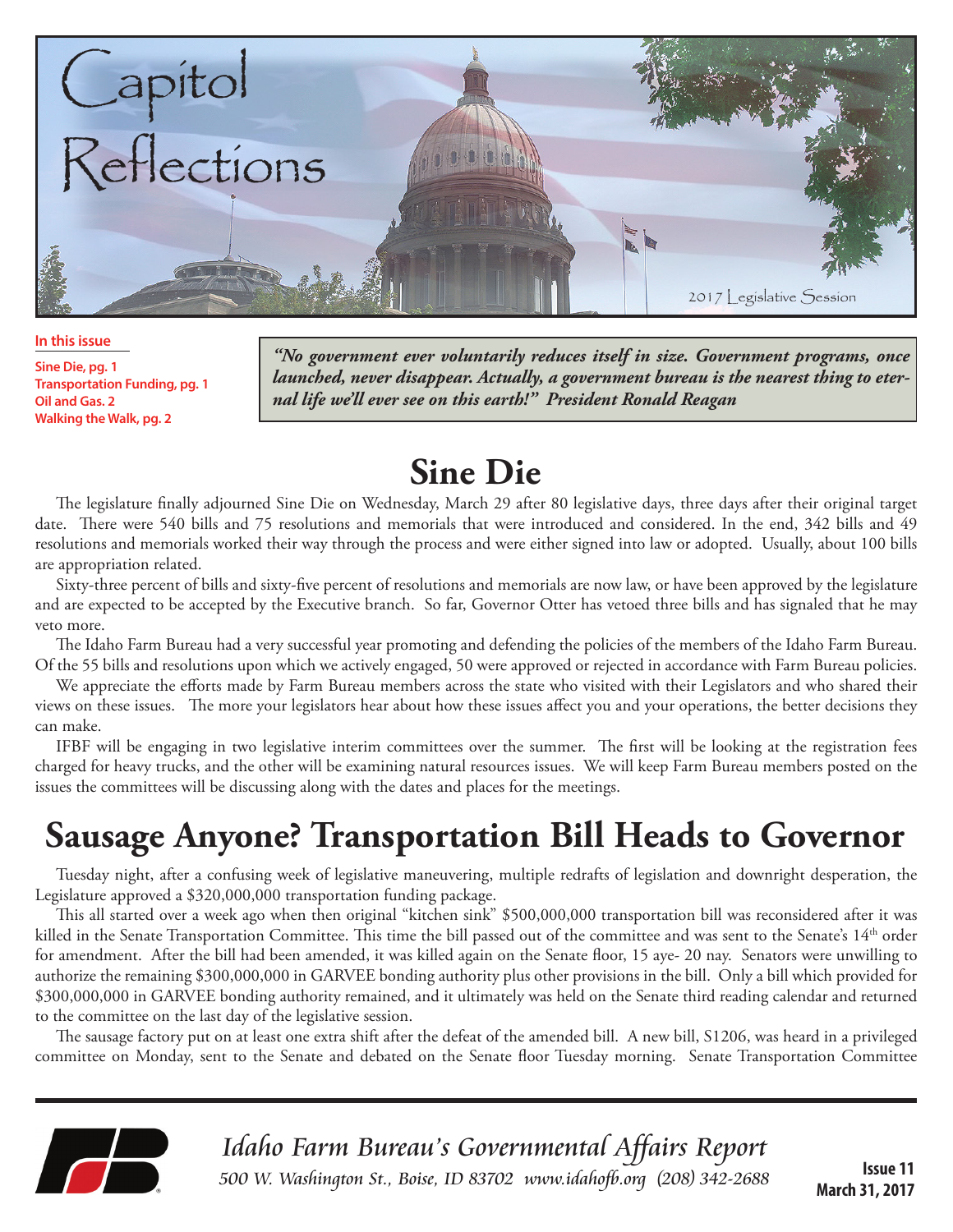Chairman, Sen. Bert Brackett (R-Rogerson) presented the bill. During floor debate, once confident supporters of the prior funding bills appeared resigned, tentative and pleaded for support; literally begging for their colleagues' votes. Ultimately, at least three Senators changed from nay to aye and S1206 passed the Senate 19-aye, 16-nay.

The bill was immediately transmitted to the House, read over the desk and a hearing held in the House Transportation Committee Tuesday afternoon, with Sen. Majority Leader, Sen. Chuck Winder (R-Boise) presenting the bill. The House passed the bill last night at about 7:00 pm on a 51-aye, 19- nay vote.

So what does S1206 do? The bill provides for 1) \$300,000,000 in GARVEE bonding authority, 2) diverts 1% of sales tax proceeds in to roads, 3) creates a "Congestion Mitigation" fund, 3) provides for a 60/40 state/local split of certain funds and 4) extends the "surplus eliminator" for 2 years.

There are a couple of very interesting things about this bill. First, it diverts 1% of sales tax proceeds into roads; this will be about \$15 million next year. This is general fund money, and Idaho has never used the general fund for transportation prior to S1206. Many Senators and Representatives adhere to a "user pay" philosophy, as does Governor Otter. S1206 will also have a continual effect on the school district building account.

During the Senate floor debate, Sen. Dan Johnson (R-Lewiston), Chairman of the Senate Local Government and Taxation Committee, pointed out that lines 42-46, page 12 of the bill will cheat some school districts out of funding and would provide a windfall for other districts since S1206 repeals a carefully crafted 2014 compromise to the distribution of lottery funds found in IC 67-7434.

Beginning in 2014, lottery income was split 3/8 going to the permanent building account, 3/8 going to the school district building account and 1/4 going to the bond levy equalization account. However, in 2019, this 2014 distribution was to sunset and revert to the original distribution which was 1/2 to the permanent building account and 1/2 to the school building account.

S1206 repeals the sunset on the 2014 distribution so that the bond levy equalization account will continue to receive 1/4 of the lottery income, 3/8 to the permanent building account and 3/8 to the school district building account. Had the sunset been allowed to continue this formula would have eventually reverted in 2019 to the 1/2 to the permanent building account and 1/2 to the school district building account distribution.

**Idaho Farm Bureau opposed S1206 and the predecessor bills S1162, S1163,** S1184 and S1188 because of the \$300,000,000 increased GARVEE bonding authority added on to the existing \$564,000,000 GARVEE debt. IFBF understands the issues surrounding the I-84 Nampa-Caldwell corridor but advocated full consideration of other funding ideas to avoid large, long-term indebtedness. GARVEEs are repaid through federal highway trust fund refunds to the state of Idaho. Existing GARVEE debt will not be paid off until 2032 and IFBF is unwilling to extend additional debt 20 years or more into the future.

## **Oil and Gas Bill Passes the Legislature**

After two days of heated public hearings, H301 regarding oil and gas was sent to the amending order by the House Resources Committee. Amendments were made in the House to subdue concerns that the bill would allow the state to mandate certain conditions in oil and gas contracts. After the amendments were made and adopted, the House unanimously passed the bill and sent it to the Senate where it was also unanimously passed.

Once signed into law, the bill will increase protections for royalty and property owners, encourage competition, and increase transparency. Changes were also made to the laws pertaining to the drilling locations, well setbacks, well spacing (gas wells at 160 acres instead of the previous 640 acres, unless geological data proves otherwise), and integration of tracts (from the minimum threshold of 55% to 67% of mineral interest owners). The bill was able to bring many interests together in one package, and also reach a compromise with oil and gas companies.

**Idaho Farm Bureau Policy #102** – We support the mining and drilling of fossil fuels. We support the legislature ensuring that rules for oil and natural gas production safeguard the water aquifers for all citizens *and protect property owners' rights to use their property*. **IFBF supports H301**

### **Walking the Walk?**

Idaho prides itself on being a conservative state. But is this just talk, or do our elected officials at every level of government also walk the walk? When asked, most people would say conservatism stands for small government, less regulation, low taxes, more freedom, restrained growth in budgets and a government whose purpose is to protect the rights of the people.

Keeping this in mind, let's review a few of the issues approved this session, several of which were quickly sent through the process with little opportunity for discussion, just a couple of days prior to adjourning.

Idaho's Constitution requires a balanced budget, and the Legislature conforms to this. However, the constitutional balanced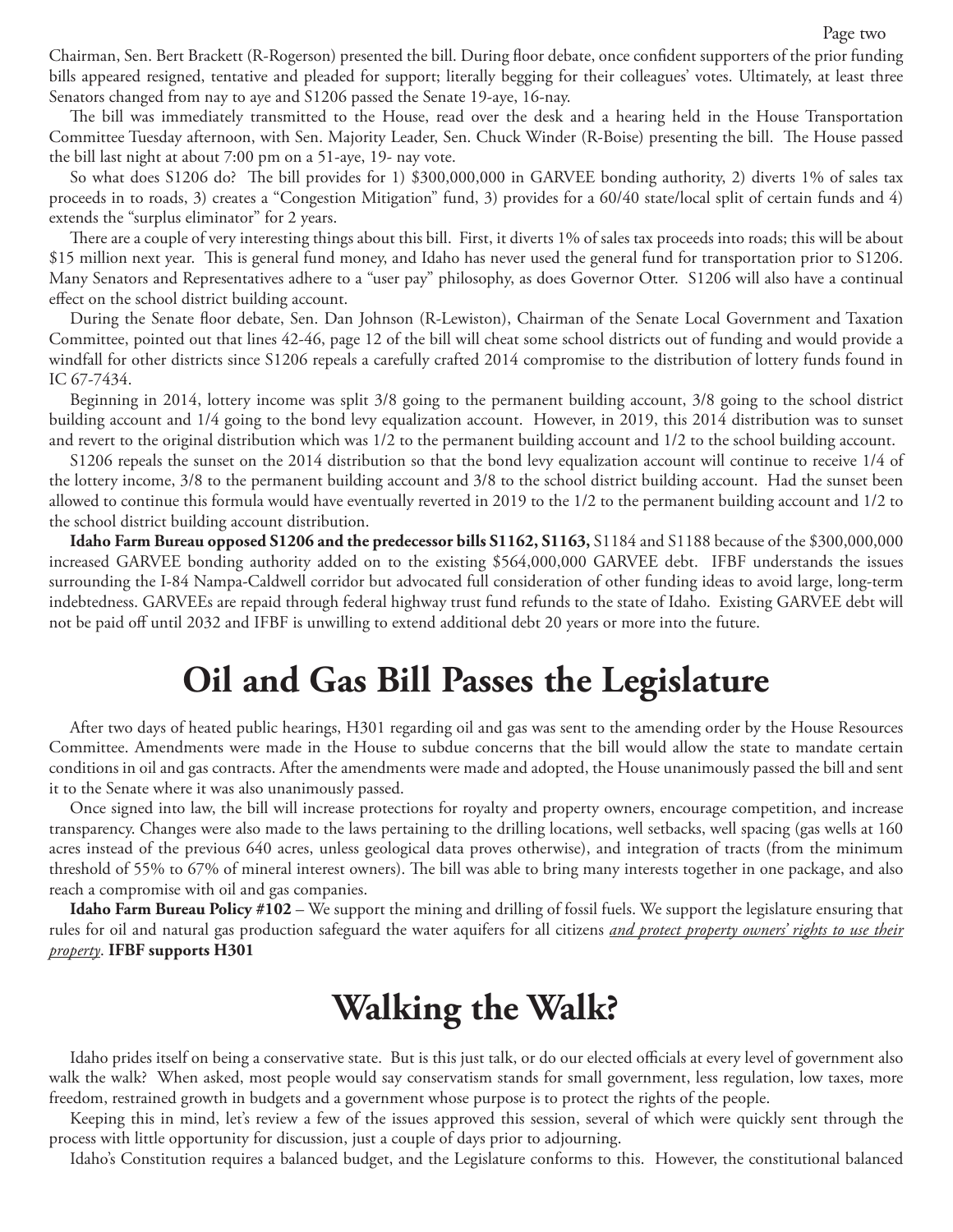budget requirement really is only effective in tight tax revenue years during an economic downturn. In other years when the tax revenues are flowing in above expectations, rather than sending the "excess" back to the citizens to whom it rightfully belongs, the Legislature finds all sorts of "needs" that require additional spending allowing for the expansion of budgets. This is not conservative.

This year, the general fund budget grew from \$3.273 billion in FY2017 to \$3.451 billion in FY2018, an increase of 5.2% in ongoing expenditures. However, if one-time expenditures of \$126 million are included, the spending increase is 8.5% year over year. This hardly sounds conservative, or even sustainable, when revenues are only projected to increase 4.6% this year. A conservative budget increase would be less than projected growth and would provide just enough to ensure that necessary services are maintained while scrutinizing every item and ensuring those that are no longer useful or necessary would be cut. Conservatism stands on the principle that the ingenuity and entrepreneurship of our citizens are unleashed and our economy grows more robustly with less government involvement, not more.

The Idaho Constitution also requires that the legislature "shall not in any manner create any debt" except in case of war unless it puts such plan to a vote of the people. Unfortunately, in recent decades several loopholes have been added to the constitution allowing the legislature to issue bonds and go into debt. While this may technically be legal, it is not conservative, nor really ethical to put off making the tough decisions today and simply go into debt saddling future generations with today's free spending.

Nonetheless, in the last two days of the session, the legislature authorized more than \$500 million of new debt. S1206 authorizes \$300 million in GARVEE bonds for transportation infrastructure, SCR105 authorizes \$90 million in bonds to construct buildings in Idaho Falls that INL plans to lease back, and HCR29 authorizes up to \$140 million in bonds to purchase the HP campus in Boise where a variety of state agencies may be located at some future point.

Therefore, the "conservative" Idaho Legislature increased spending by nearly double our anticipated revenue growth, plus authorized an additional half a billion dollars of debt. This does not include the more than \$564 million in previous GARVEE bond debt we are still paying off, nor any other debt the state currently owes.

To make this more understandable, let's cut off five zeros from the state's budget and debts. Would a person who expects to earn \$34,510 per year, and already has more than \$5,640 in credit card debt, who makes plans to spend every penny they make *plus* increase their debt by an additional \$5,000 be acting in a conservative manner?

Despite revenues growing by more than \$190 million over last year, there just wasn't any "extra" money to provide real tax relief this session. Yes, the sales tax on groceries was repealed, which Governor Otter has signaled he may veto. While it will allow residents to keep their grocery sales tax money now rather than get the credit later, it may or may not actually provide tax relief depending on your spending habits when you consider that the \$100 per person grocery tax credit is also being repealed and will no longer be available.

There was also an attempt to include a very modest reduction in income taxes in a bill which would significantly reduce taxes on businesses. S1195, which was the Governor's bill, would have reduced unemployment taxes paid by businesses by more than \$115 million over three years. It was proposed because the unemployment fund has sufficient reserves and the amount being charged to businesses can now be reduced.

After the Senate passed S1195, the House amended it to include a one-tenth of one percent reduction in the income tax. This would have provided income tax relief of \$28 million in 2018. This was too much tax relief for the Senate, and on the last day of the session, they rejected not only the income tax reduction but the unemployment tax reduction as well, leaving businesses to pay more than is necessary to keep the unemployment fund solvent. That is not conservative. It saddles businesses with higher taxes than necessary and it enables government to keep growing at the expense of the taxpayers.

Other bills that passed will require additional licensing and regulation for optometrists, chiropractors, electricians, plumbers, sign language interpreters, and a host of other trades and professions. Is this conservative? The usual response is that we "have to ensure consumers are not getting ripped off" or some similar excuse about health or safety. Yet citizens are rapidly becoming wards of the state and apparently don't have the intelligence or personal responsibility to determine for themselves who is a competent hair dresser and who is not.

President Ronald Reagan once famously said, "I don't believe in a government that protects us from ourselves." This constant increase in the nanny state is not conservative; it reduces competition and ensures prices are higher than necessary for everyone. This stifles our economy and people are worse off than they would be without this unsolicited governmental "help."

In fairness to the legislature, the Senate killed 14 bills on the Senate floor, while the House killed eight bills on the House floor. This is much higher than usual and could be a sign that legislators are giving bills more scrutiny rather than just accepting the recommendations of the committees.

Idaho Farm Bureau encourages all Farm Bureau members to examine the voting record of their elected officials at all levels and ask them hard questions if they did not vote in harmony with conservative principles. It is only by discussing these items with them that you will find out why they voted the way they did, and get an idea of how they may vote on similar subjects in the future. It is important to understand the principles your elected leaders believe in and if those principles actually mesh with the votes they have cast. Find out for yourself if they really walk the walk instead of just talking the talk.